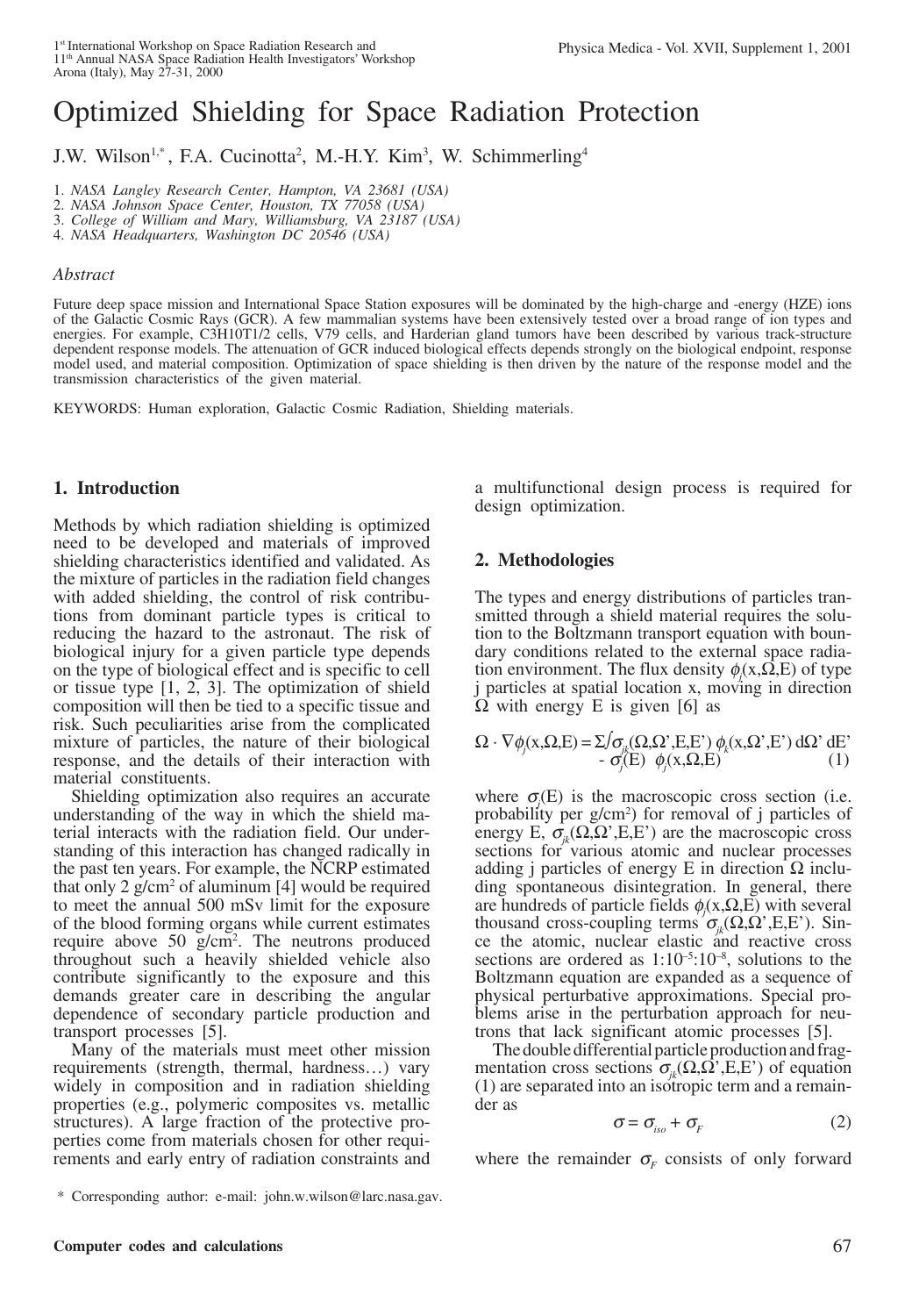directed secondary particles and  $\sigma_{iso}$  is dominated by the lower energy particles produced in the reaction. Equation (1) can likewise be separated into two parts for which  $\sigma_F$  appears only in equation (1) with solution  $\phi_F$  and a second equation in which  $\sigma_{\text{iso}}$  appears in equation (1) but with source terms from coupling to the  $\phi_F$  field through  $\sigma_{iso}$ . Equation (1) for  $\phi_F$  can be solved with a marching procedure [6]. There remains the evaluation of the terms  $\sigma_{iso}$  of equation (1); especially the low-energy neutron transport solved using multigroup methods [7]. Finally, it should be noted that this procedure assumes the use only of *inclusive cross sections, i.e., reactions of the type A+B*  $\rightarrow$  X + unobserved particles, where X is the particle contributing to the flux, and multiple particles are disregarded. Correlated events such as exclusive reaction channels are functions of the particle fields and can be evaluated once the fields are known.

# **3. Biology and Shielding**

The relative probability of cancer lethality has been estimated by various international learned organizations, mainly using data obtained from the careful study of atomic bomb survivors performed by the Radiation Effects Research Foundation in Hiroshima. Extrapolation to occupational radiation exposure delivered by particles of different linear energy tranasfer (LET) is usually accomplished by means of a 'quality factor' Q that multiplies the absorbed dose (measured in J/kg, or Gray) to obtain a common risk scale, measured in Sievert. The dependence of Q on LET,  $Q(L)$ , defined by the ICRP [8] has been generally accepted as the standard for radiation protection. The relationship between cancer lethality in humans and the relative biological effectiveness (RBE) of high-LET ions for inducing biological endpoints accessible to laboratory experimentation has not been established; its understanding is one of the critical problems of radiation research. Nevertheless, RBE(L) data have been used as guidance in the definition of Q. Laboratory data show that RBE depends, in addition to LET, on the track width as predicted by Schaefer [9] soon after the discovery of such ions in space and later quantified by Katz [10]. Models to quantify RBE have been developed for several mammalian systems for which sufficient data exist [11-13].

The solution to equation (1) can be written in terms of the Green's function  $G(\rho, \sigma, x)$  as,  $\phi(\rho, x) =$  $G(\rho, \sigma, x)$   $\phi_{\rho}(\Gamma)$ , where  $\phi(\rho, x)$  is a vector array representation of the particle fields at location *x* within the shield. The shield material is represented by the vector of material compositional densities  $\rho$  and array of associated cross sections  $\sigma$  with the boundary condition related to the space source of radiation given by  $\phi_B(\Gamma)$  at the boundary  $\Gamma$ . The particle fields at *x* are related to a biological effect *ef* occurring in a biological system *s* with probability  $R_{\text{set}}$  as

$$
I_{s,ef}(\rho, x) = \Sigma R_{s,ef} \phi(\rho, x) = \Sigma R_{s,ef} G(\rho, \sigma, x) \phi_B(\Gamma) \quad (3)
$$

where the summation is over all particle types and energies and  $I_{s,ef}(\rho, x)$  is the net effect observed at *x* due to the sum of all components of the radiation field. The same approach can be applied to conventional whole body (*b*) fatal cancer risk (*fc*) if  $I_{b,fc}(r,x)$ , is approximated by  $R_{b,fc} = k \mathcal{Q}(L) L$  where  $k \text{ is the}$ fatal cancer risk coefficient. The materials aspect of the shield design problem is then to find a composition given by the vector of material component



Fig. 1 – Contributions from different GCR charge groups in different risk models for the skin with 5 g/cm<sup>2</sup> of aluminum shielding.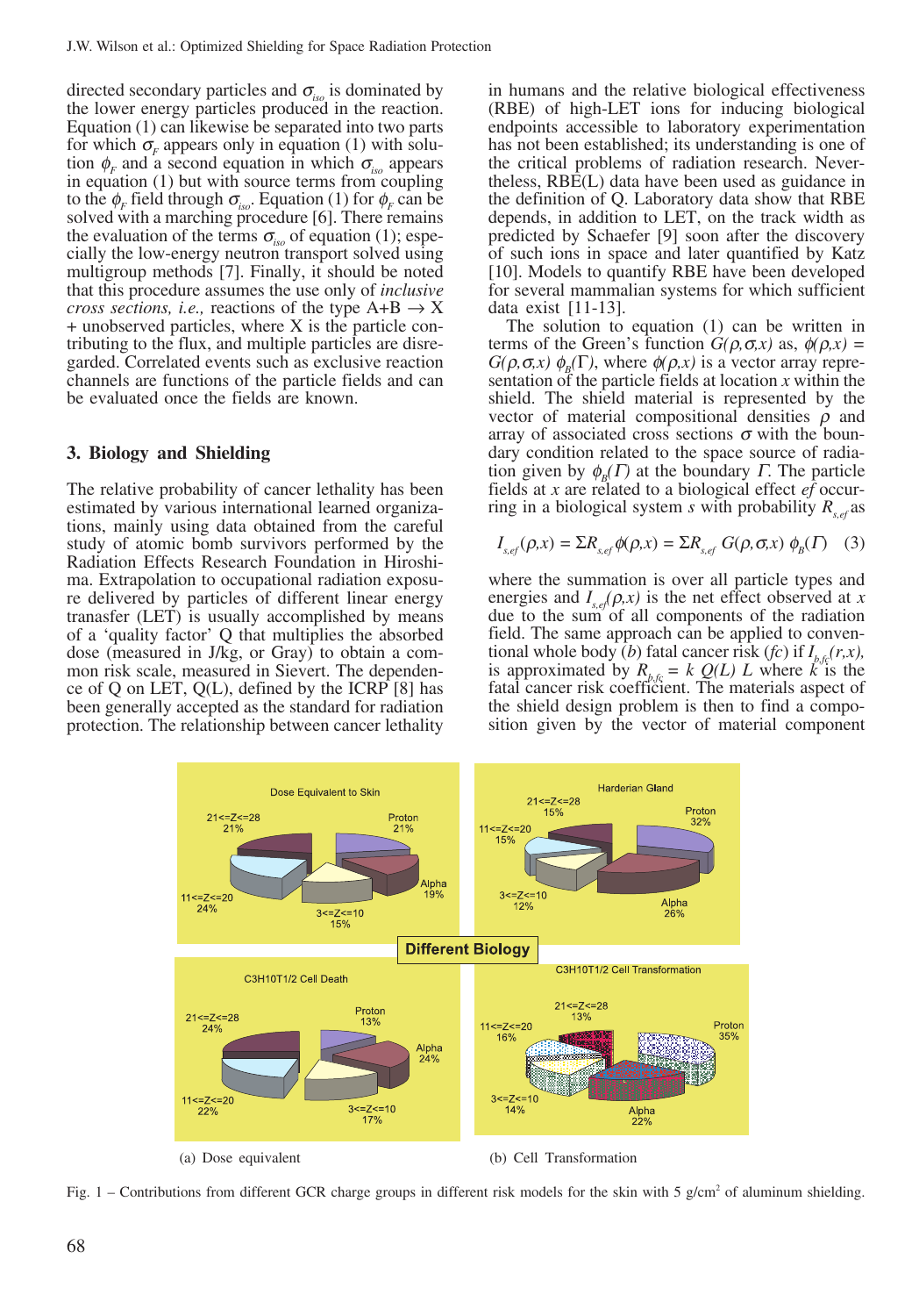

Fig. 2 – Attenuation of dose equivalent  $H(x)$  and cell transformation  $T(x)$  in a one year exposure within several shield materials.

densities  $\rho$  which will minimize the injury  $I_{s,ef}(\rho, x)$ for a minimum mass of material about *x*. The optimization process depends on the cross sections of the material components  $\sigma$  and the nature of the matrix response function  $R_{s,ef}$ . The contributions of various charge groups within a  $5 \text{ g/cm}^2$  aluminum shield at solar minimum to biological injury according to risk estimated by use of the quality factor (dose equivalent), the Harderian gland tumor model, and C3H10T1/2 cell survival and transformation endpoints are shown [3] in Figure 1. The importance of various contributions depends on the risk model used. Furthermore, the relative importance depends on the specific biological endpoint as seen in comparing the survival and transformation endpoints of C3H10T1/2 cells. We compare the shield attenuation of dose equivalent  $H(x)$  related to fatal cancer risks with cell transformation  $T(x)$  as a function of shield thickness  $x$  in Figure 2. It is interesting to note that many materials can more or less efficiently reduce the dose equivalent while the cell transformation only admits to reduction behind low atomic number materials with high hydrogen content.

## **4. Optimization Methods**

A large fraction of the shielding on human rated vehicles is from the basic structure and onboard systems [3]. Their contribution to shielding as well as any additional shielding can be optimized in one of three ways: (1) addition of bulk material surrounding the entire habitat; (2) change of elements constituting the structure (e.g. materials with a high ratio of atomic electrons to nuclear protons and neutrons to maximize stopping relative to nuclear interactions); and, (3) redistribution of materials to enhance shielding of locations, such as sleeping quarters, where humans will spend a substantial portion of their time. Unless radiation constraints are incorporated at an early stage of the design, shielding improvements may only be achieved at considerable cost in additional weight of the structure (for example, a 1500 kg vault was added to Skylab requiring additional support structures). Clearly, optimum solution of radiation constraints requires improved methods of design. Since the basic structure and onboard systems provide much of the shielding, the optimization of spacecraft shielding is inherently a multidisciplinary design process.

## **5. Future Materials Research**

Required materials research must develop multifunctional material properties for use in system optimization procedures. Optimum radiation protective materials are needed to finish out deficiencies in the shield design at minimum mass and costs.

### 5.1. *Multifunctional materials optimization*

Radiation shield optimization requires an evaluation of materials and making appropriate choices at each step of the design process. Many choices will be driven by design requirements resulting in less than perfect shield materials. The shield performance of candidate materials for each specific application need to be characterized to allow optimum choices in the design process. New materials for specific applications need to be developed with enhanced shielding characteristics. For example, polymeric composites are preferable to aluminum alloys. We have proposed developing sound absorbing materials that are efficient radiation shields for use in crew areas. Recent advances in hydrogen storage in graphite nanofibers may have a large impact (3-6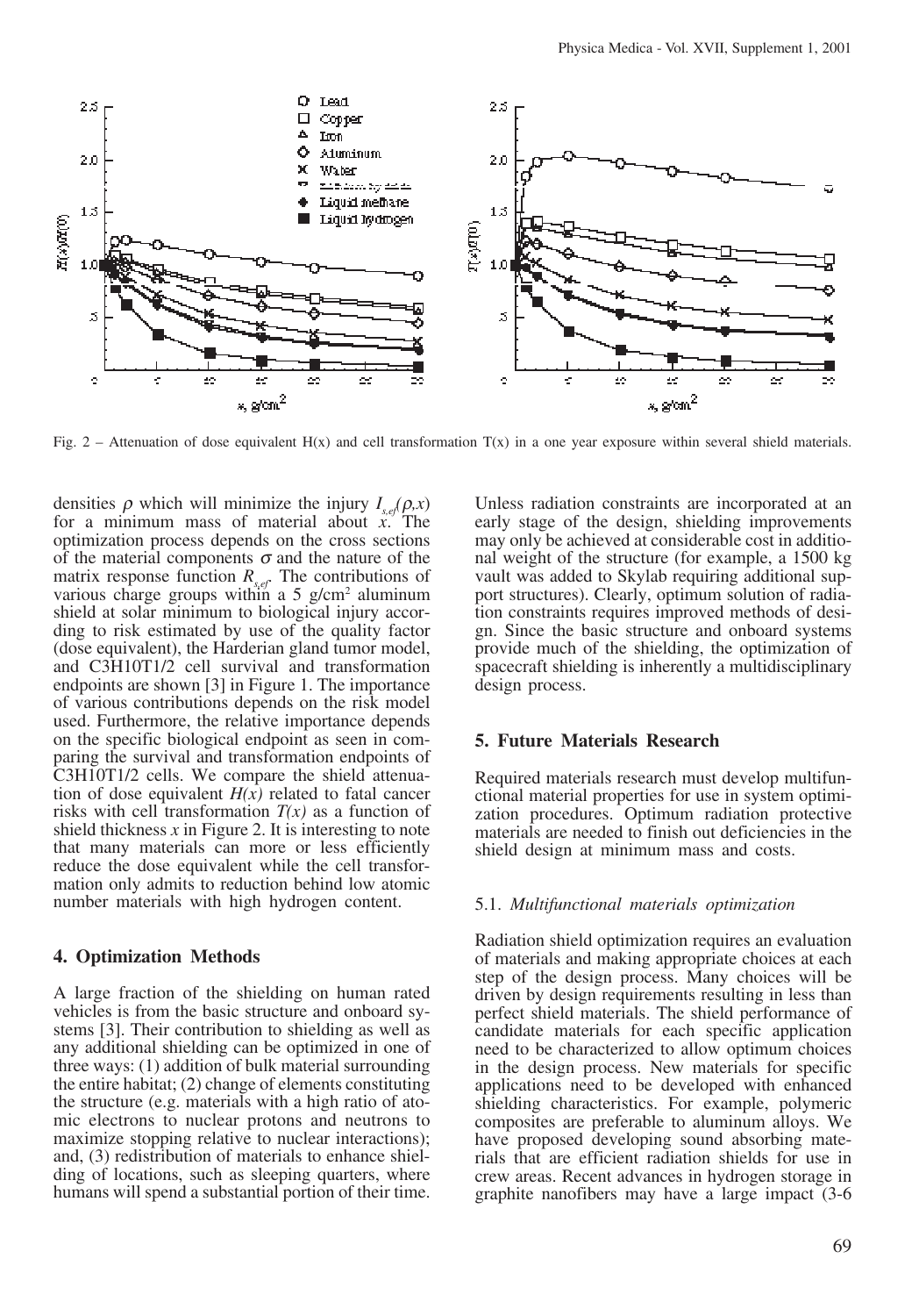

Fig. 3 – Maximum shield performance factors relative to aluminum using various biological within several shield materials.

times better than aluminum) on radiation safety in future spacecraft design [14].

## 5.2. *Optimum protective materials*

The requirements for a high performance shield material is to maximize the number of electrons per unit mass, maximize the nuclear reaction cross section per unit mass, and minimize the production of secondary particles [1, 2]. Thus, the transmitted LET spectra of hydrogen shows almost universal attenuation above a few keV/ $\mu$  resulting in good attenuation of biological effects independent of biological model used. On the other hand, materials with less hydrogen content such as water experience attenuation only above 20 keV/ $\mu$  [1]. The maximum performance is for liquid hydrogen which we use to define the maximum performance limit of any material as shown

in Figure 3. It is a challenge to materials research to develop materials approaching these high performance levels.

## **6. Concluding Remarks**

It is clear from past experience that a great price has been paid in reaching off-optimum solutions to protection problems. This has resulted from the inefficient computational procedures for shielding estimates. As our knowledge of biological response improves and as our ability to efficiently solve shielding design issues with available high-speed computational procedures, we can think in terms of optimized designs utilizing multifunctional materials which will improve safety and lower mission costs. We stand at the threshold of radically improved designs for human exploration.